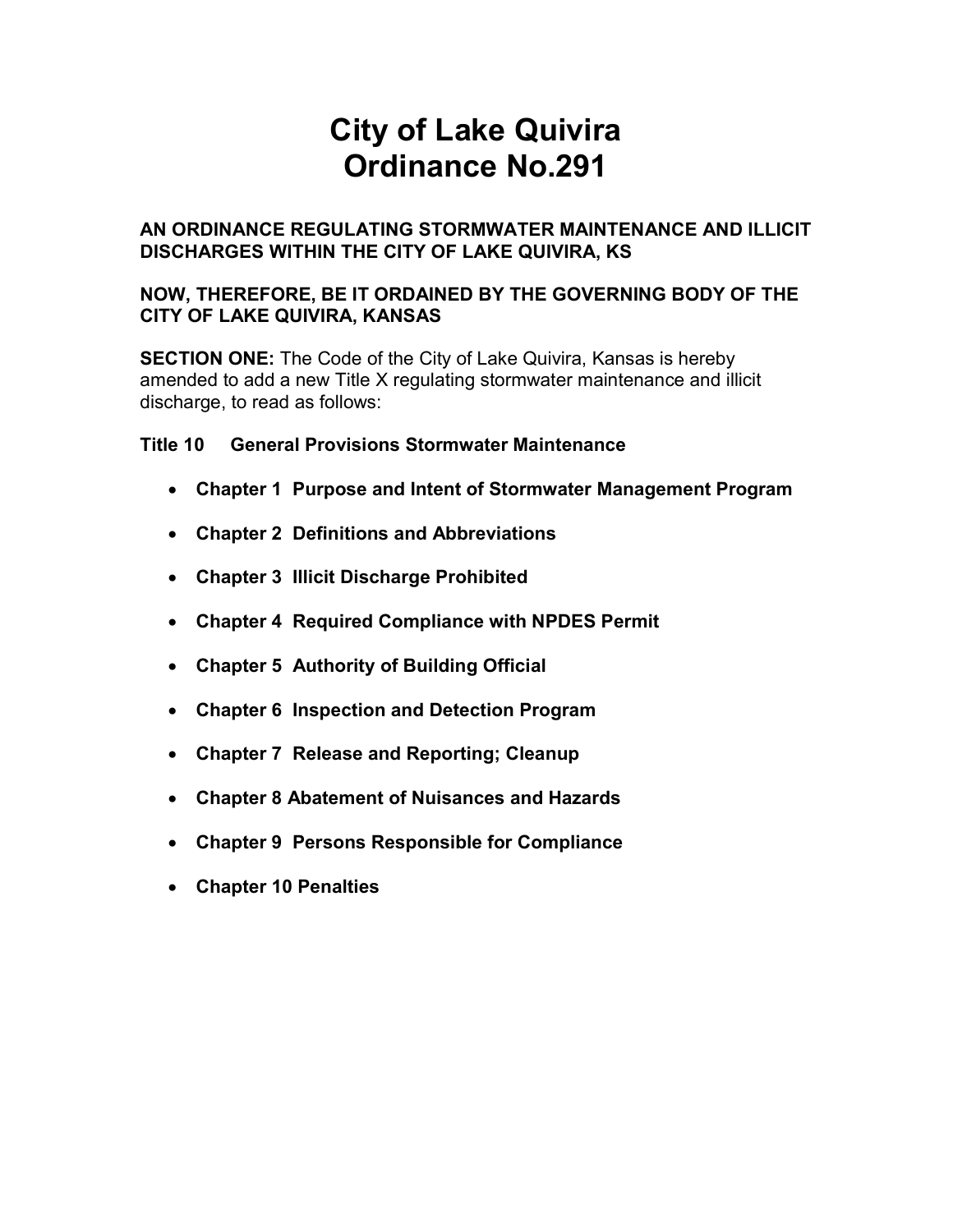#### Chapter 1 Purposed and Intent of Stormwater Management Program

The Governing Body finds it is necessary to provide for regulations in order to comply with the City's responsibilities under the Clean Water Act and the NPDES program. The purpose of this Title is to set forth procedures for the regulation of spills, improper dumping, and other acts resulting in harmful discharges into the City Municipal Separate Storm Sewer System (MS4).

A Stormwater Management Program will provide both general and specific benefits to all property within the City and will include the provision of adequate systems of reduction of hazards to property and life resulting from Stormwater runoff; improvement in general health and welfare through reduction of undesirable Stormwater conditions improvement of water quality in the Stormwater Management System and its receiving waters the provision of a planned and orderly system for managing and mitigating the effects of new development on Stormwater and appropriate balancing between development and preservation of the natural environment.

The Stormwater Management Program will also initiate innovative and proactive approaches to Stormwater management within the City to address problems in areas of the City that may be prone to flooding, and assist in meeting the mandates of the National Pollutant Discharge Elimination System as created under the Federal Clean Water Act and associated state and federal laws and their supporting regulations

## Chapter 2 Definitions and Abbreviations

The terms or phrases used in this Title shall have those meanings and definitions as set forth herein, unless the context a different meaning is intended, or the Code directs that a different definition is to be applied to a provision.

As used in this Title, the following abbreviations shall have the following meanings;

| <b>BMP</b>   | <b>Best Management Practice</b>                        |
|--------------|--------------------------------------------------------|
| <b>CFR</b>   | <b>Code of Federal Regulations</b>                     |
| <b>EPA</b>   | <b>Environmental Protection Agency</b>                 |
| <b>HHW</b>   | <b>Household Hazardous Waste</b>                       |
| <b>KDHE</b>  | Kansas Department of Health and Environment            |
| MS4          | Municipal Separate Storm Sewer System                  |
| <b>NPDES</b> | <b>National Pollutant Discharge Elimination System</b> |
| PST          | Petroleum Storage Tank                                 |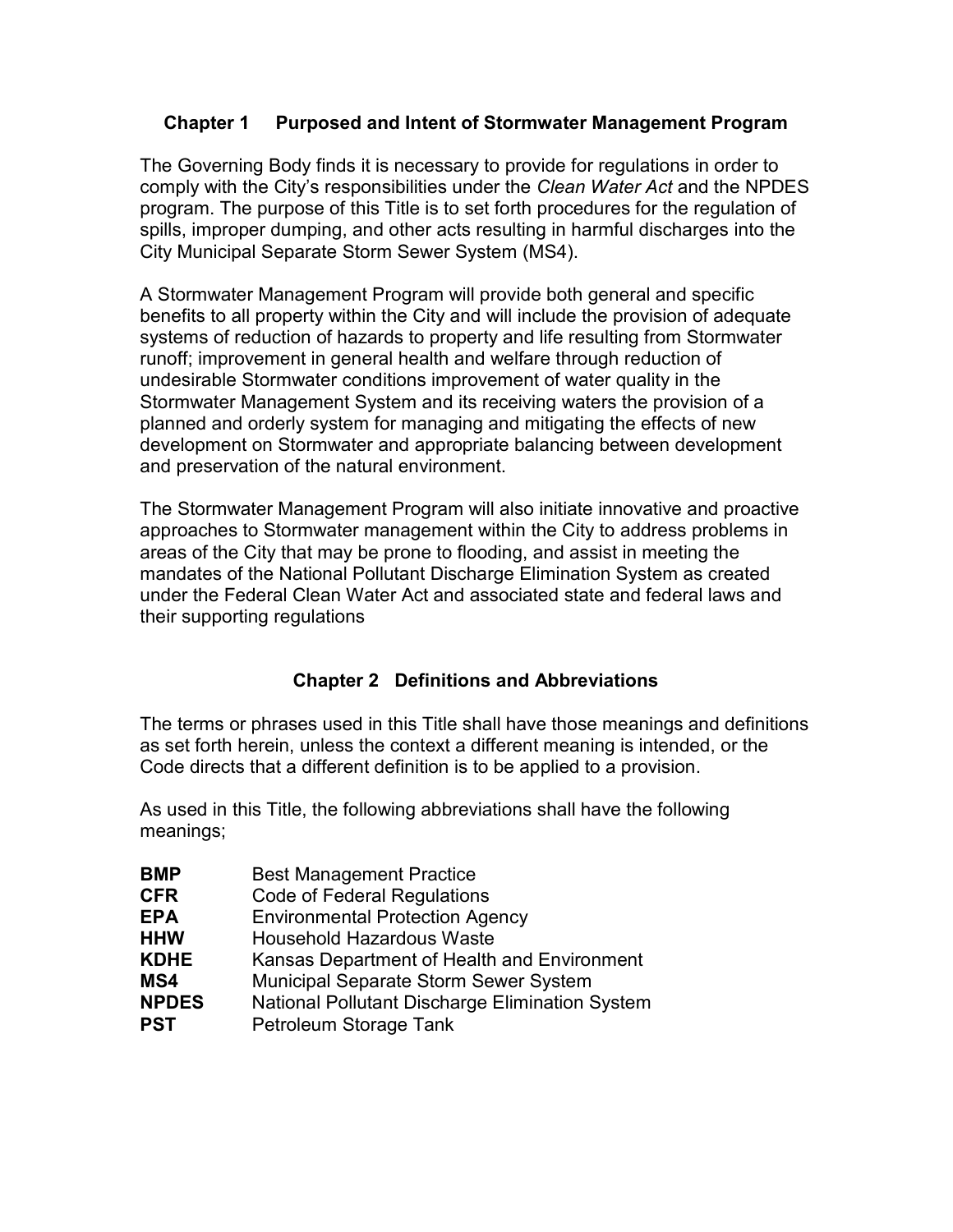As used in this Title, the following abbreviations shall have the following meanings:

"Applicant" means any Person who makes application for an approved plan and a permit as required by this Title.

"Best Management Practice" (BMP) means the means schedules of activities prohibitions of practices, general good housekeeping practices, pollution prevention and educational practices, maintenance procedures, and other management practices to prevent or reduce the Discharge of Pollutants directly or indirectly to Stormwater, receiving waters, or Stormwater Conveyance systems. BMP's also include treatment practices, operating procedures, and practices to control site runoff, spillage or leaks, sludge or water disposal, or drainage from raw materials storage.

"Building Official" means the City Building Official or his or her designee.

"Car" means any vehicle meeting the definition for passenger car, passenger van, pickup truck, motorcycle, recreational vehicle, or motor home.

"City" means the City of Lake Quivira, Kansas

"Clean Water Act" means the federal Water Pollution Control Act (33 U.S.C. Section 1251 et seq.), and any subsequent amendments thereto.

"Code" means the Code of the City of Lake Quivira, Kansas.

"City Administrator" means the City Administrator or the City Administrator's authorized representative.

"Discharge" means the addition or introduction, directly or indirectly, of any Pollutant, Stormwater, or any other substance into the MS4 or Surface Waters.

"Domestic Sewage" means human excrement, gray water (from home clothes washing, bathing, showers, dishwashing, and food preparation), other Wastewater from household drains, and waterborne Waste normally discharged from the sanitary conveniences of dwellings (including apartment houses and hotels), office buildings, retail and commercial establishments, factories, and institutions, that is free from Industrial Waste.

 "Erosion" means the process by which the ground surface is worn away by the action of the wind, water, ice, gravity, or artificial means, and/or Land Disturbance activities.

"Extremely Hazardous Substance" means any substance listed in the appendices to 40 CFR Part 355, Emergency Planning and Notification.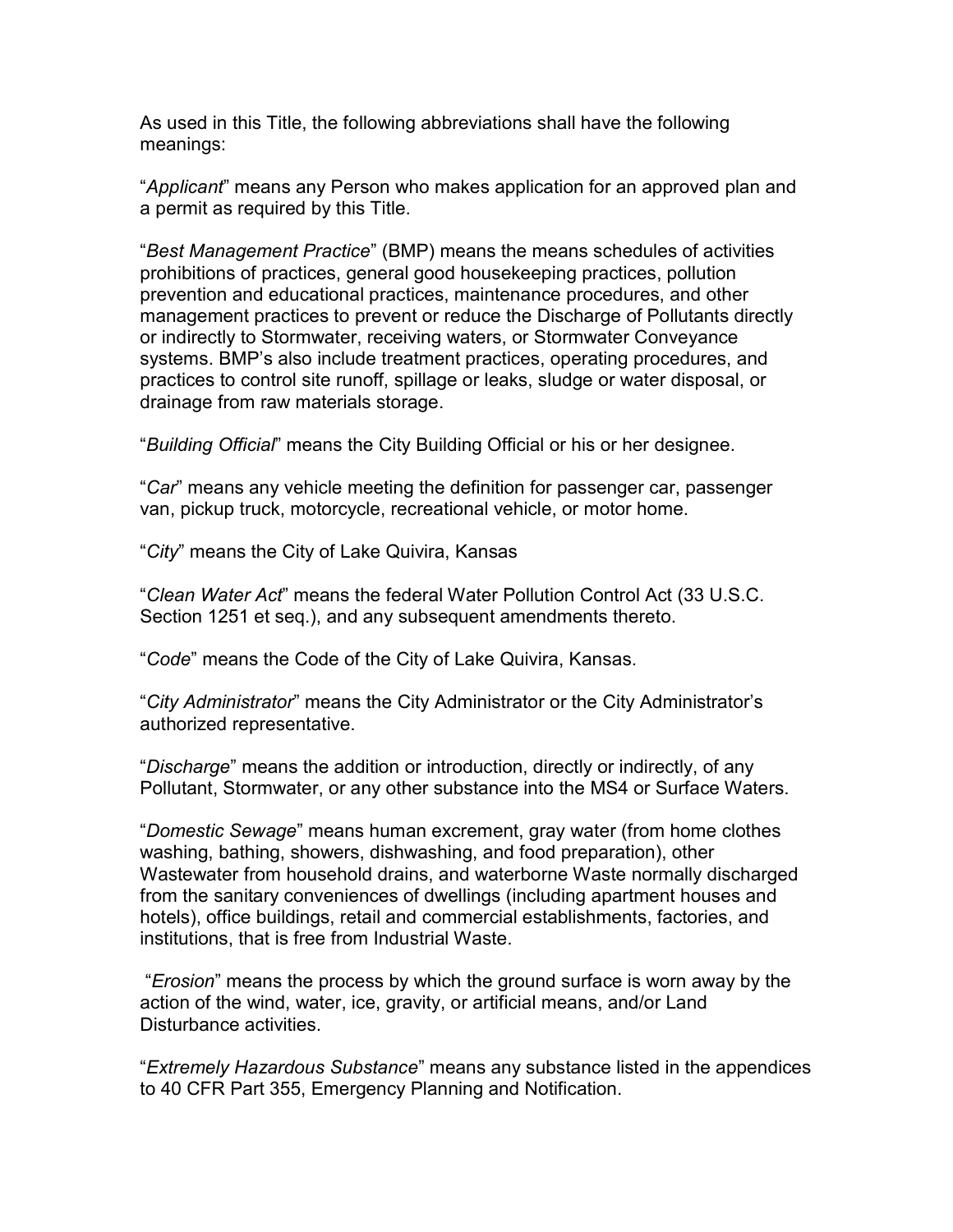"Fertilizer" means a substance or compound that contains a plant nutrient element in a form available to plants and is used primarily for its plant nutrient element content n promoting or stimulating growth of a plant or improving the quality of a crop, or mixture of two or more Fertilizers.

"Hazardous Household Waste" (HHW) means any material generated in a household (including single and multiple residences) by a consumer which, except for the exclusion provided in 40 CFR Section 261.4 (b)(l), would be classified as a Hazardous Waste under 40 CFR Part 261 or K.A.R. 28-29-23b.

"Hazardous Substance" means any substance listed in Table 302.4 of 40CFR Part 302.

"Hazardous Waste" means any substance identified or listed as a Hazardous Waste by the EPA pursuant to 40 CFR Part 261.

"Illicit Discharge" means any direct or indirect non-stormwater discharge to the Municipal Separate Storm Sewer System, except as exempted by this Title.

"Industrial Waste" means any waterborne liquid or solid substance that results from any process of industry, manufacturing, mining, production, trade, or business.

"Municipal Separate Storm Sewer System" or " Public Storm Sewers" means the publicly maintained Storm Water Drainage System within this City, including all appurtenances and ancillary structures thereto, any conveyance or system of conveyances for Stormwater, including road drainage systems, streets, catch basins, Detention Basins, curbs, gutters, ditches, man-made, Channels, or storm drains, as well as any system that meets the definition of a Municipal Separate Storm Sewer System or "MS4" as defined by the Environmental Protection Agency in 40 C.F.R. 122.26, or amendments thereto.

"NPDES Stormwater Discharge Permit" means a National Pollutant Discharge Elimination System permit issued under authority delegated pursuant to 33 U.S.C. 1342(b) that authorizes the discharge of Pollutants to waters of the United States, whether the permit is applicable on an individual, group, or general areawide basis.

"Oil" means any kind of oil in any form, including but not limited to: petroleum, fuel, oil, crude oil, synthetic oil, motor oil, bio-fuel, cooking oil, grease, sludge, oil refuse, and oil mixed with Waste.

"Permit Holder" means the Person who applies for the NPDES Stormwater Discharge Permit or other Permit authorized by this Title, and includes any Person responsible for compliance with the terms of the Permit or this Title.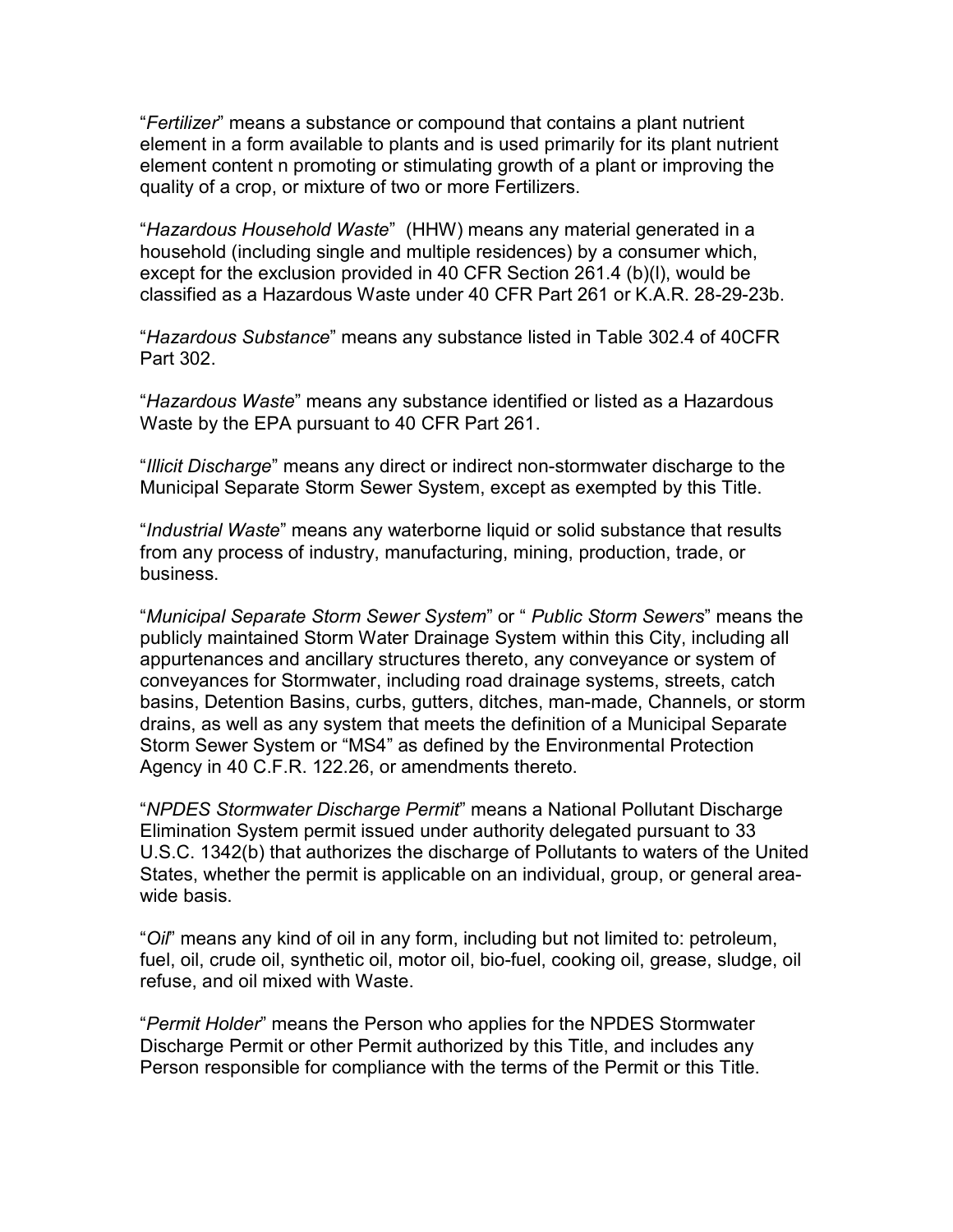"Person" means any individual, partnership, co-partnership, firm, company, corporation, association, joint stock company, trust, estate, governmental entity, or any other legal entity, or their legal representatives, agents, or assigns, including all federal, state, and local governmental entities.

"Pesticide" means a substance or mixture of substances intended to prevent, destroy, repel, or migrate any pest, or substances intended for use as a plant regulator,

"Petroleum Product" means a product that is obtained from distilling and processing crude Oil and that is capable of being used as a fuel or lubricant in a motor vehicle, boat, or aircraft, including motor Oil, motor gasoline, gasohol, other alcohol blended fuels, aviation gasoline, kerosene, distillate fuel Oil, and #1 and #2 diesel fuel.

"Pollutant" means any substance or material that contaminates or adversely alters the physical, chemical, or biological properties of waters, including changes in temperature, taste, odor, turbidity, or color of the water. This substance or material may include, but is not limited to, dredged spoil, spoil Waste, incinerator residue, Sewage, Pet and livestock Waste, garbage, Sewage, sludge, munitions, chemical Waste, biological materials, radioactive materials, heat, wrecked or discarded equipment, rock, sand, soil, yard Waste, Hazardous Household Wastes, Oil, ,anti-freeze, litter, Pesticides, and industrial, municipal, and agricultural Waste discharge into water.

"Property Owner" means the named owner as indicated by the records of Johnson County, Kansas Records and Tax Administration, as the legal or beneficial owner of land, and includes those holding the right to purchase or lease the land, or any other person holding proprietary rights on the land.

"Release" means any spilling, leaking, pumping, pouring, emitting, emptying, discharging, injecting, escaping, leaching, dumping, or disposing into the MS4 and/or Surface Waters.

"Sanitary Sewer" means the system of pipes, conduits, and other conveyances that carry Industrial Waste and Domestic Sewage from residential dwellings, commercial buildings, industrial and manufacturing facilities, and institutions, whether treated or untreated, to a Sewage treatment plant and to which Stormwater, surface water, and ground water are not intentionally admitted.

"Sediment" means any solid material, organic, or inorganic, that has been deposited in water, is in suspension in water, is being transported or has been removed from its site of origin by wind, water, ice, or gravity as result of soil Erosion, Sedimentation is the process by which eroded material is transported and deposited by the action of wind water, ice or gravity.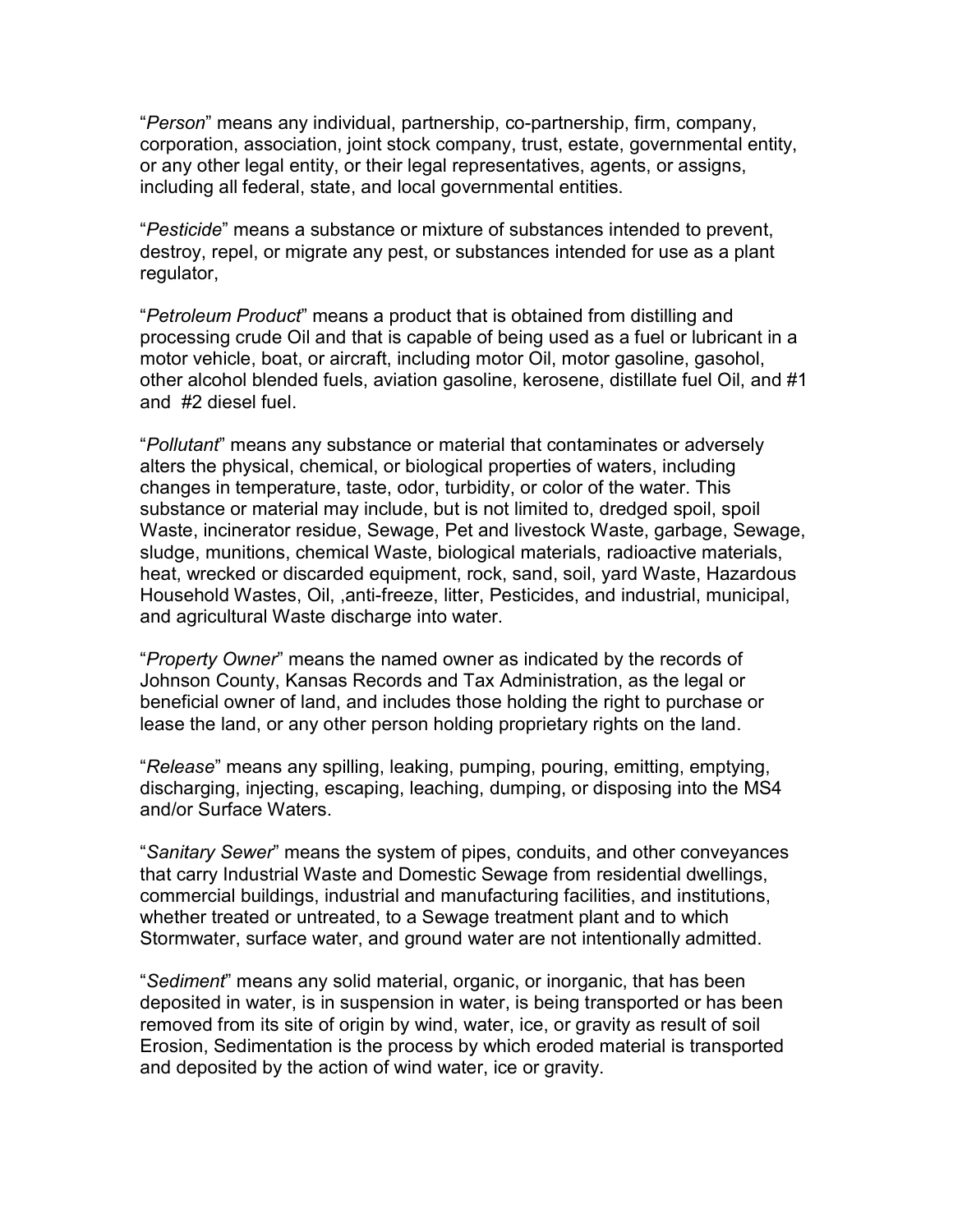"Septic Tank Waste" means any Domestic Sewage from holding tanks, such as vessels, chemical toilets, campers, trailers, and septic tanks.

"Sewage" means the Domestic Sewage and/or Industrial Waste that is discharged into the Sanitary Sewer system and passes through the Sanitary Sewer system to a Sewage treatment plant for treatment.

"State" means the state of Kansas.

"Stormwater" or "Stormwater Runoff" means any surface flow, runoff, and drainage consisting entirely of water from any form of natural precipitation, and resulting from such precipitation.

"Surface Waters" means any body of water classified as "surface waters" by the state of Kansas, including streams, rivers, creeks, brooks, sloughs, draws, arroyos, canals, springs, seeps, cavern streams, alluvial aquifers associated with these Surface Waters, lakes, man-made reservoirs, oxbow lakes, ponds, and wetlands, as well as any other body of water classified by the federal government as "water of the United States".

"Waste" means any garbage, refuse, sludge, or other discarded material that is abandoned or committed to treatment, storage or disposal, including solid, liquid, semi-solid or contained gaseous materials resulting from industrial, commercial mining, community and agricultural activities. Waste does not include solid or dissolved materials in Domestic Sewage or irrigation return flows or solid or dissolved materials or industrial Discharges that are point sources subjected to permits under the state of Kansas. The Federal definition of solid Waste is found at 40 CFR 257.2.

"Watercourse" is any natural or improved stream, river, creek, ditch, channel, canal, conduit, gutter, culvert, drain, gully, swale, lake, or wash in waters flow either continuously or intermittently.

"Water Quality Standard" means the law or regulation that consists of the beneficial designated use or uses of a water body, the numeric and narrative water quality criteria that are necessary to protect the use or uses of that particular water body and an anti-degradation statement.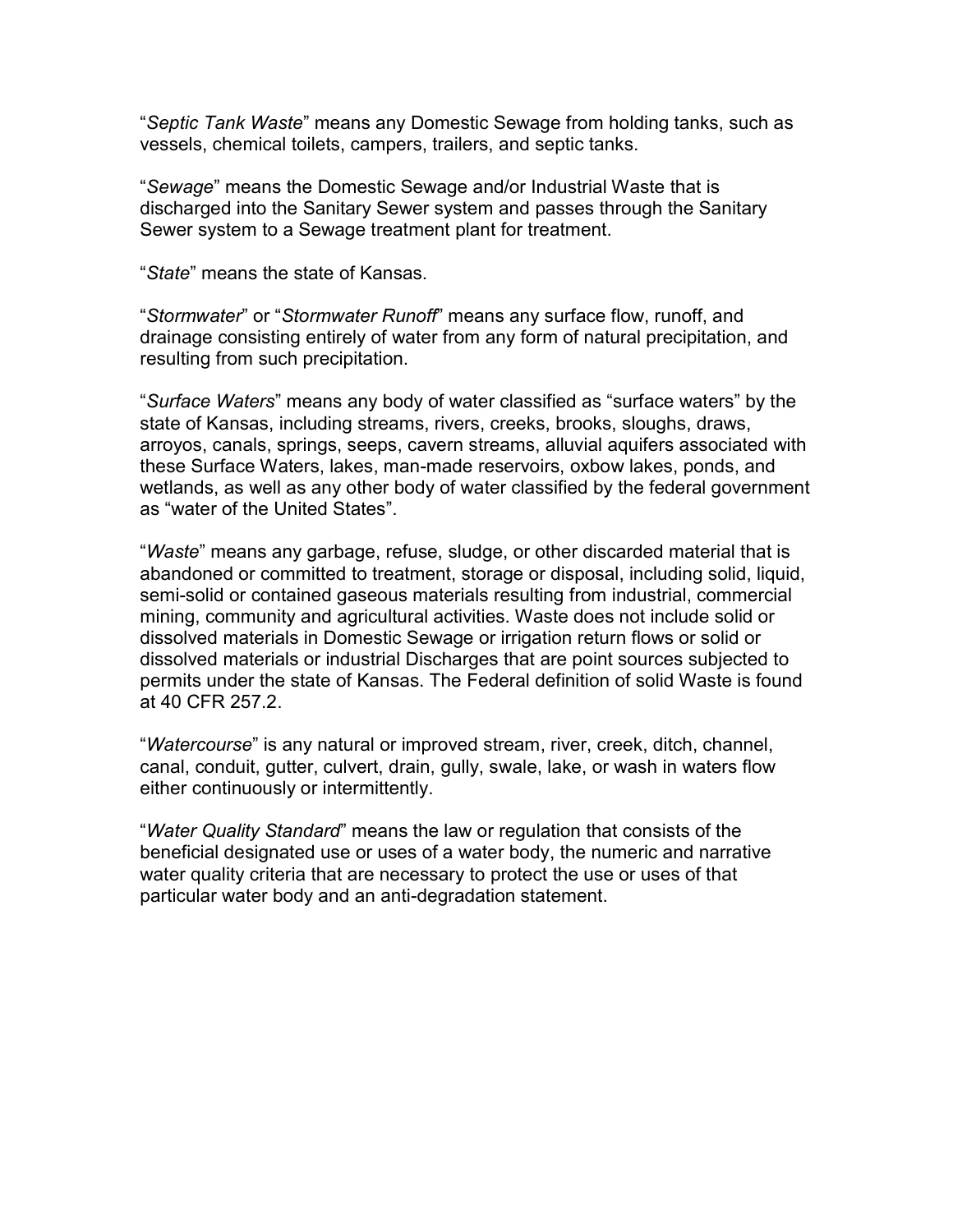#### Chapter 3 Illicit Discharge Prohibited

- A. Illicit Discharge. No person shall permit, maintain, authorize, direct, place, drain, throw, or otherwise discharge any Pollutant into Surface Waters or the Municipal Separate Storm Sewer System. Unless in compliance with a valid NPDES Permit including, but not limited to:
	- 1. The discharge of Pollutants related to the cleaning of gas stations, auto repair garages, or other type of automotive service facilities.
	- 2. Discharge of Pollutants related to the commercial auto washing, commercial floor, rug, or carpet cleaning, and other such mobile commercial and industrial operations.
	- 3. Any wastewater from a commercial mobile power washer or from the washing or other cleaning of a building exterior that contains soap, detergent, degreaser, solvent or any surfactant based cleaner.
	- 4. Any wastewater that contains soap, detergent, degreaser, solvent, or surfactant based cleaner from a commercial motor vehicle wash facility; from any vehicle washing, cleaning, or maintenance at any new or used motor vehicle dealership, rental agency, body shop, repair shop, or maintenance facility, or from any washing, cleaning, or maintenance of any business or commercial or public service vehicle, including truck, bus, or heavy equipment;
	- 5. Any wastewater from commercial floor, rug or carpet cleaning;
	- 6. To the maximum extent practicable, discharges from areas where repair of machinery and equipment, including motor vehicles, which are visible leaking oil, fluid or antifreeze, is undertaken;
	- 7. Any contaminated runoff from a vehicle wrecking or storage yard.
	- 8. Discharge of motor oil, antifreeze or any other petroleum product or Waste;
	- 9. Any new or used Petroleum Product or Oil;
	- 10. Discharge of untreated runoff from storage areas of materials containing grease, oil, or other hazardous substances, and uncovered receptacles containing hazardous materials;
	- 11. Discharge of chlorinated/brominated swimming pool water and filter backwash, or any swimming pool, fountain or water containing a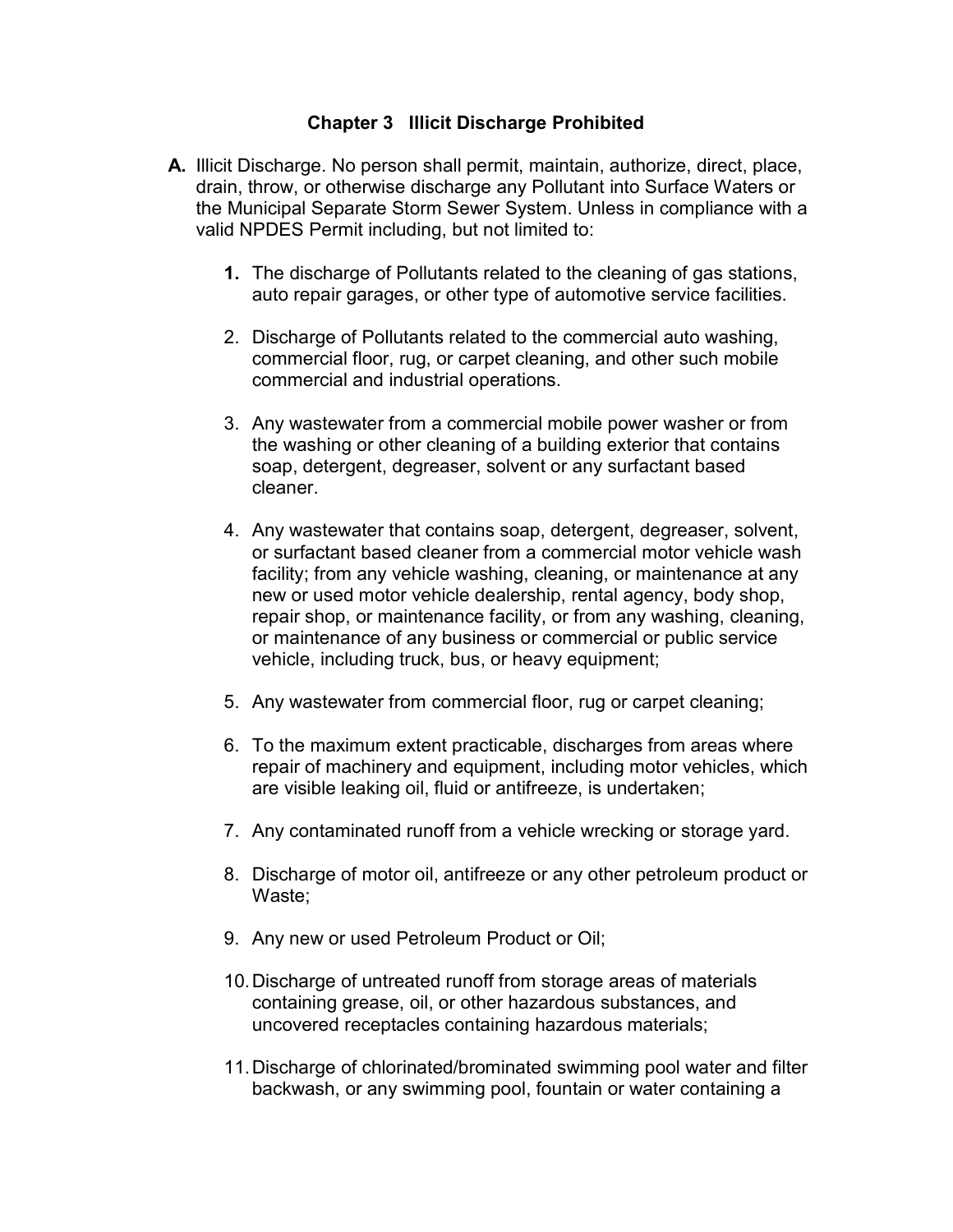harmful level of chlorine, muriatic acid or other chemical used in the treatment or disinfection of the swimming pool water or in fountain or pool cleaning;

- 12. Any swimming pool, fountain or spa water containing a harmful level of chlorine (>O parts per million), muriatic acid or other chemical used in the treatment or disinfection of the water or during cleaning of the facility;
- 13. Any filter backwash from a swimming pool or fountain;
- 14. Discharge of untreated runoff from the washing of Pollutant materials from paved or unpaved areas; provided, however, that non-industrial and non-commercial activities which incidentally generate urban runoff, such as the hosing of sidewalks, and the non-commercial hand-washing of Cars, shall be excluded from this prohibition;
- 15. Any wastewater from the wash-down or other cleaning of pavement that contains any soap, detergent solvent, degreaser, emulsifier, dispersant or other cleaning substance, or any wastewater from the wash-down or other cleaning of any pavement, where any spill, leak, or other Release of Oil, motor fuel, or other petroleum or Hazardous Substance has occurred, unless all those materials have been previously removed;
- 16. To the maximum extent practicable, discharges from washing impervious surfaces in industrial/commercial areas which results in a discharge of untreated runoff, unless specifically required by State or City health and safety codes, or permitted under a separate NPDES permit.
- 17. Discharges from the washing out of concrete trucks, or discharges of any ready-mixed concrete, mortar, ceramic, asphalt based material or hydro mulch material or discharge resulting from the cleaning of vehicles or equipment containing or used in transporting or applying such materials;
- 18. The disposal of hazardous waste, including household hazardous waste, and including trash containers used for trash disposal where such disposal caused or threatens to cause a direct or indirect discharge;
- 19. Discharge of a significant quantity of food or food processing wastes;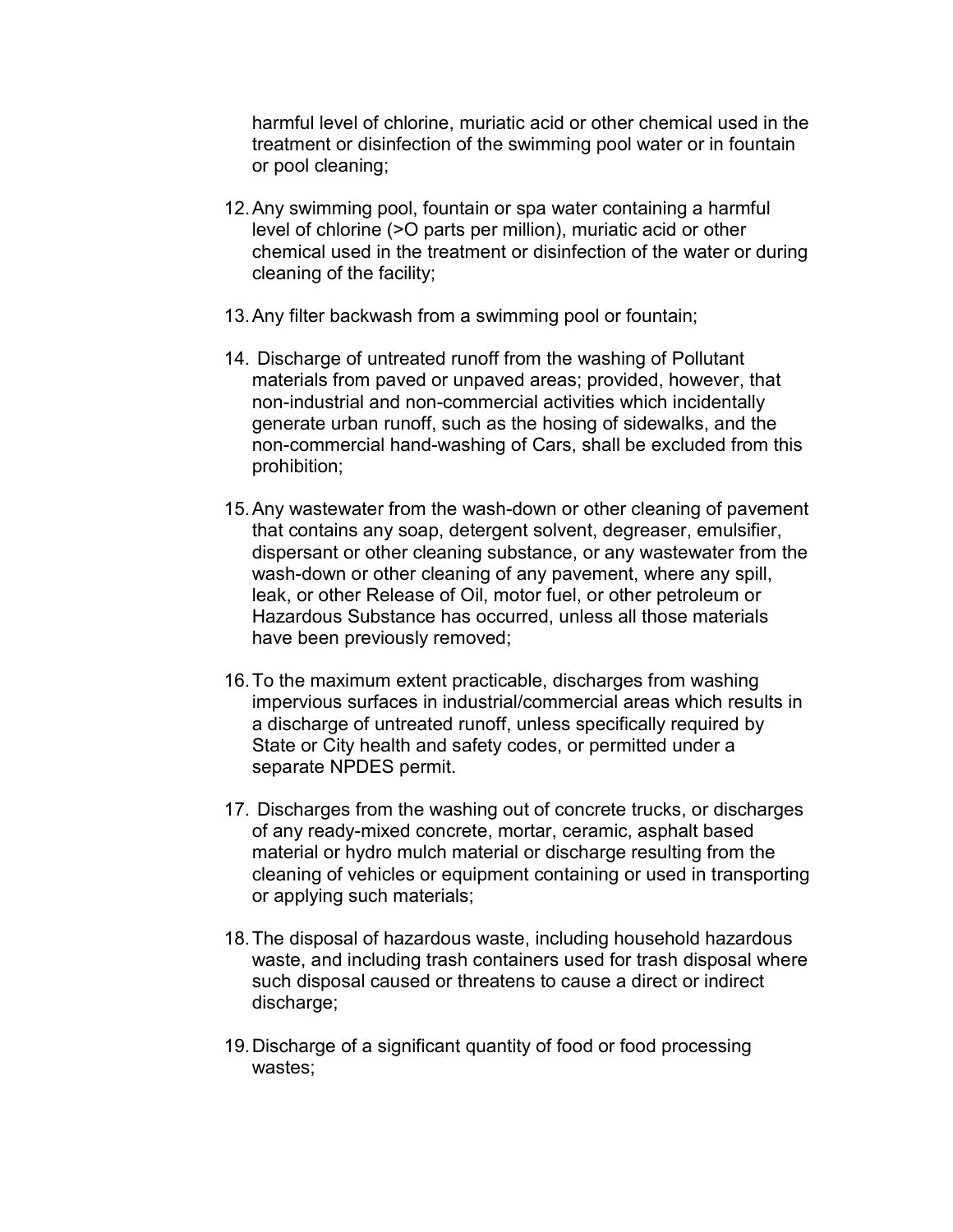- 20. Discharge of any fuel and chemical wastes, animal wastes, garbage, batteries, and other materials that have potential adverse impacts on water quality;
- 21. Any garbage, rubbish or other Waste;
- 22. Any new or used paints, including latex-based paints, Oil-based paints, stains, varnish, and primers, as well as cleaning solvents and other associated products;
- 23. Any runoff, wash down water or Waste from any animal pen, kennel, fowl or livestock containment area or any pet Wastes Generally;
- 24. Any Domestic Sewage or Septic Tank Waste, grease trap or grease interceptor Waste, holding tank Waste, or grit trap Waste;
- 25. Any Discharge from water line disinfection by super chlorination, if it contains a harmful level of chlorine (>0 parts per million) at the point of entry into the MS4 or Surface Waters;
- 26. Any yard waste which has been moved or gathered by a person;
- 27. Any release from a petroleum storage tank (PST), or any leachate or runoff from soil contaminated by leaking PST; or any discharge of pumped, confined, or treated wastewater from the remediation of any such PST release, unless the discharge has received an NPDES permit from the state and is acknowledged by the Building Official;
- 28. Any substance or material that will damage, block, or clog the MS4;
- 29. Any other discharge that caused or contributes to causing the City to violate a state water quality standard, the City's NPDES stormwater permit, the City's Kansas Water Pollution Control General Permit, or any state-issued discharge permit for discharges from its MS4;
- 30. Any Industrial Waste;
- 31. Any effluent from cooling tower, condenser, compressor, emissions scrubber, emission filter or blowdown from a boiler;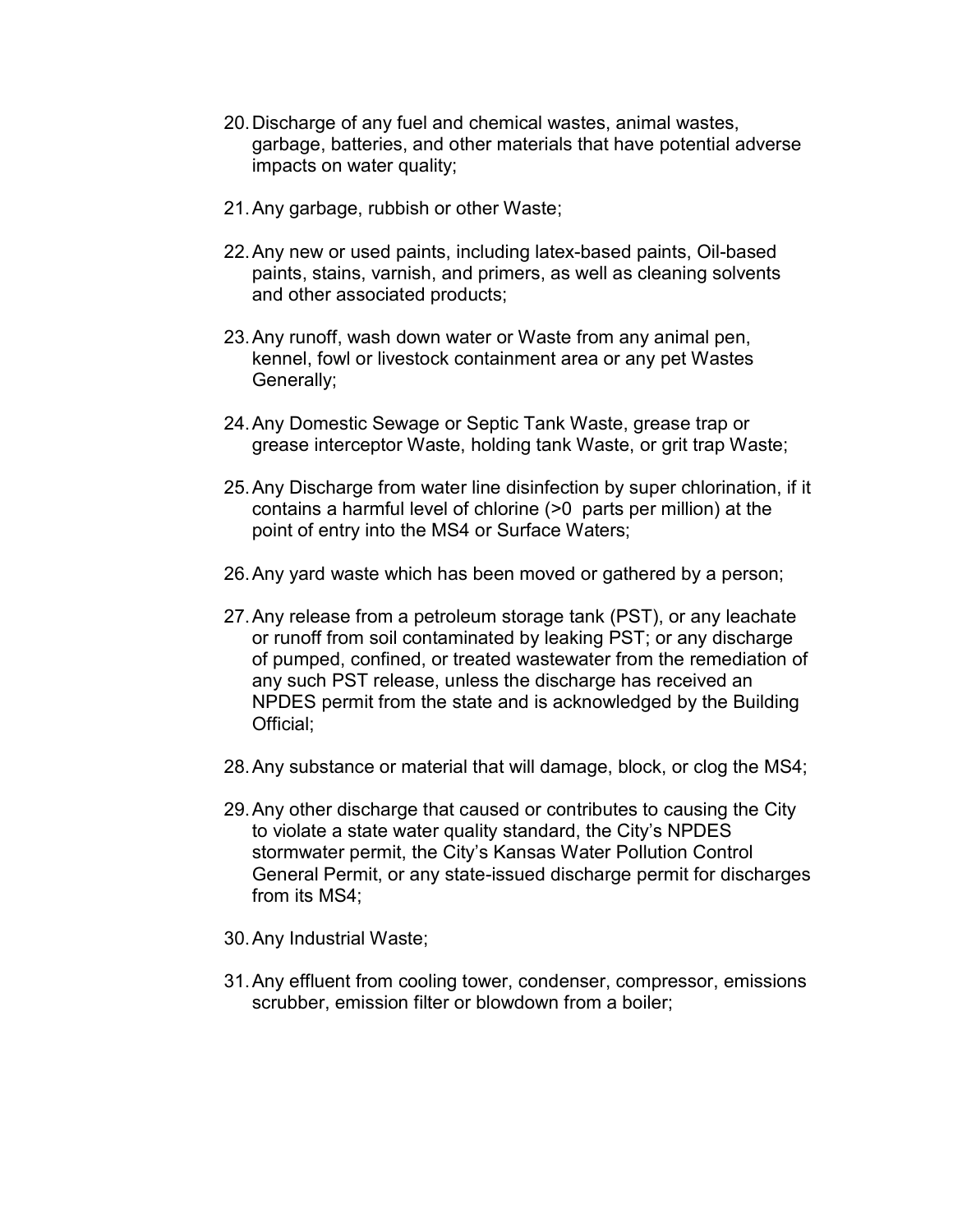- B. Unless identified by the City or KDHE as a significant source of Pollutants to Surface Water, the following non-stormwater Discharges are deemed acceptable and not a violation of this Chapter;
	- 1. Water line flushing;
	- 2. Diverted stream flow;
	- 3. Rising groundwater;
	- 4. Uncontaminated groundwater infiltration as defined under 40 CFR 35.2005(20) to Municipal Separate Storm Sewer System;
	- 5. Uncontaminated pumped groundwater
	- 6. Contaminated groundwater if authorized by KDHE and approved by the City;
	- 7. Discharges from potable water sources;
	- 8. Fountain drains;
	- 9. Air conditioning condensate;
	- 10. Irrigation waters;
	- 11. Springs;
	- 12. Water from crawl spaces pumps;
	- 13. Footing drains;
	- 14. Individual residential Car washing;
	- 15. Flows from riparian habitats and wetlands;
	- 16. Dechlorinated swimming pool discharges, excluding filter back wash;
	- 17. Street wash waters (excluding street sweepings which have been removed from the street);
	- 18. Discharges or flows from emergency firefighting activities;
	- 19. Heat pump discharge waters (residential only);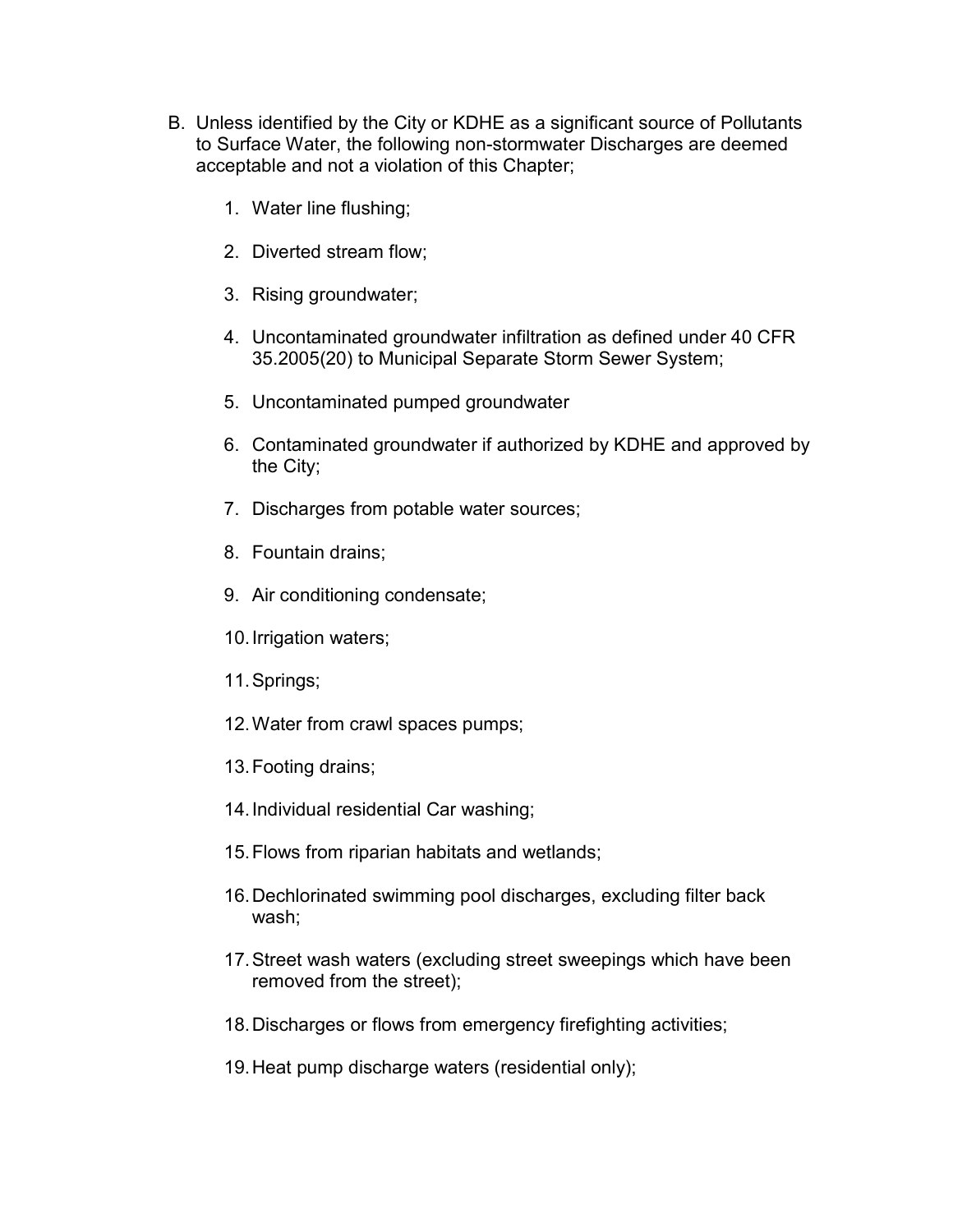- 20. Debris associated with a City sponsored fireworks display;
- 21. Street or pavement treatments placed on utilized by the City or by Lake Quivira Incorporated;
- 22. Pressure washing of boats, awnings, or other items utilizing only water from surface waters or potable water sources.
- 23. Treated Wastewater or other discharges meeting requirements of the NPDES permit; and
- 24. Other discharges determined not to be a significant source of Pollutants to waters of the state, a public health hazard or a nuisance.
- C. Any discharge identified as an Exempted Discharge by this Chapter, shall be prohibited by this Chapter if the discharge in question has been determined by KDHE or the Building Official to be a source of Pollutant to the Municipal Separate Storm Sewer System or to a Water Body, provided written notice of such determination has been provided by the Building Official to the property owner or Person responsible for such discharge, and the discharge has occurred more than ten calendar days beyond such notice.
- D. No Person shall introduce or cause to be introduced into the Municipal Separate Storm Sewer System or to a Surface Water any harmful quantity of sediment, silt, earth, soil, or other material associated with construction or land disturbance activities in excess of what could be retained on site or captured by employing Sediment and Erosion control measures.
- E. No person shall permit, authorize, maintain, allow or connect a line conveying sanitary sewage, domestic or industrial, to the Municipal Separate Storm Sewer System or to a Surface Water.
- F. No person shall use Pesticides, herbicides and Fertilizers except in accordance with manufacture recommendations. Pesticides, herbicides, and Fertilizers shall be stored, transported, and disposed of in a manner to prevent release to the MS4.
- G. No Person shall tamper with, destroy, vandalize, or render inoperable any BMP's which have been installed for the purpose of eliminating or minimizing pollutant discharges, nor shall any person fail to install or fail to properly maintain any BMP's which have been required by the City or by other local, state, or federal jurisdictions.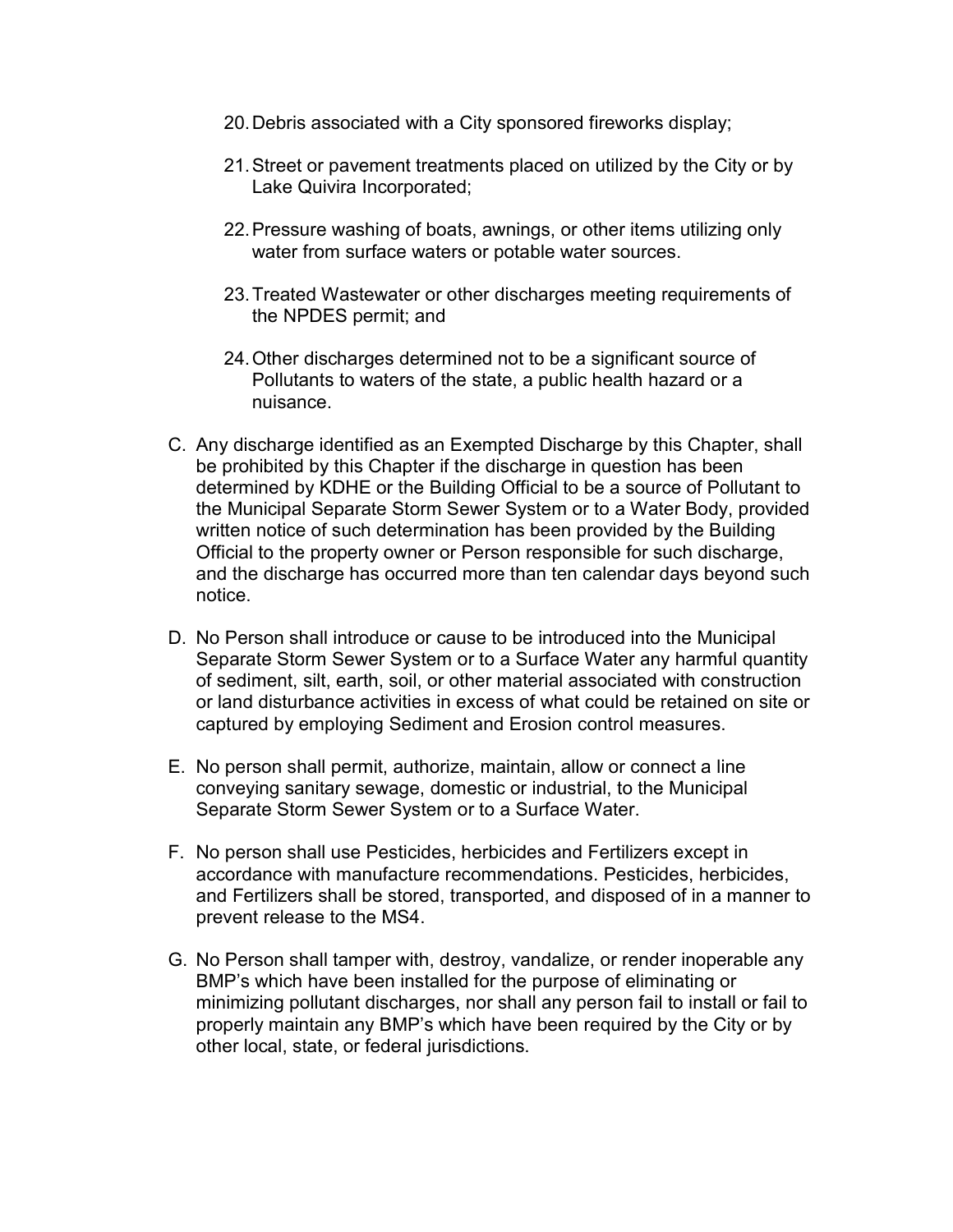### Chapter 4 Required Compliance With NPDES Permit

Any Person subject to a NPDES stormwater discharge permit in addition to the City of Lake Quivira's Kansas Water Pollution Control General Permit shall comply with all provisions of such permits. Proof of compliance with said permit may be required in a form acceptable to the Building Official prior to allowing discharges to the Municipal Separate Storm Sewer System, and prior to the issuance of any grading, building or occupancy permits, Land Disturbance Permit, Right of Way Permit, Public Improvement Permit, or any other types of permit or license issued by the City.

Any discharge that would result in or contribute to a violation of a NPDES Permit, either separately or in combination with other discharges, is prohibited.

# Chapter 5 Authority of Building Official

The Building Official is hereby designated to exercise the powers prescribed by this Title. In addition to the authority which may be specifically provided in this Title, the Building Official may exercise such powers as may be necessary or convenient to carry out and effectuate the purposes and provisions of this Title. The building official may appoint and fix the duties of such officers, agents, and employees as the Building Official deems necessary to carry out the purposes of this Title, and may delegate any of the aforementioned functions or powers to such officer agents and employees.

## Chapter 6 Inspection and Detection Program

The Building Official is authorized to develop and implement a plan to actively detect and eliminate prohibited discharges and connections to the MS4 or surface waters within the City. Such plan may include, but is not limited to, periodic and random inspections of facilities and businesses, particularly those most associated with potentially prohibited discharges; visual surveys of exterior practices; inspection, sampling and analysis of discharges from outfalls of the MS4, particularly during dry weather periods; manhole and pipe inspections to trace discharges through the system to point of origin; education on pollution prevention, and receipt of complaints and information from the public regarding known or suspected discharges.

## Chapter 7 Release and Reporting; Cleanup

A. Any person responsible for the release of any prohibited material that may flow, leach, enter, or otherwise be introduced into the MS4 or surface waters shall take all necessary steps to ensure the containment and cleanup of such release.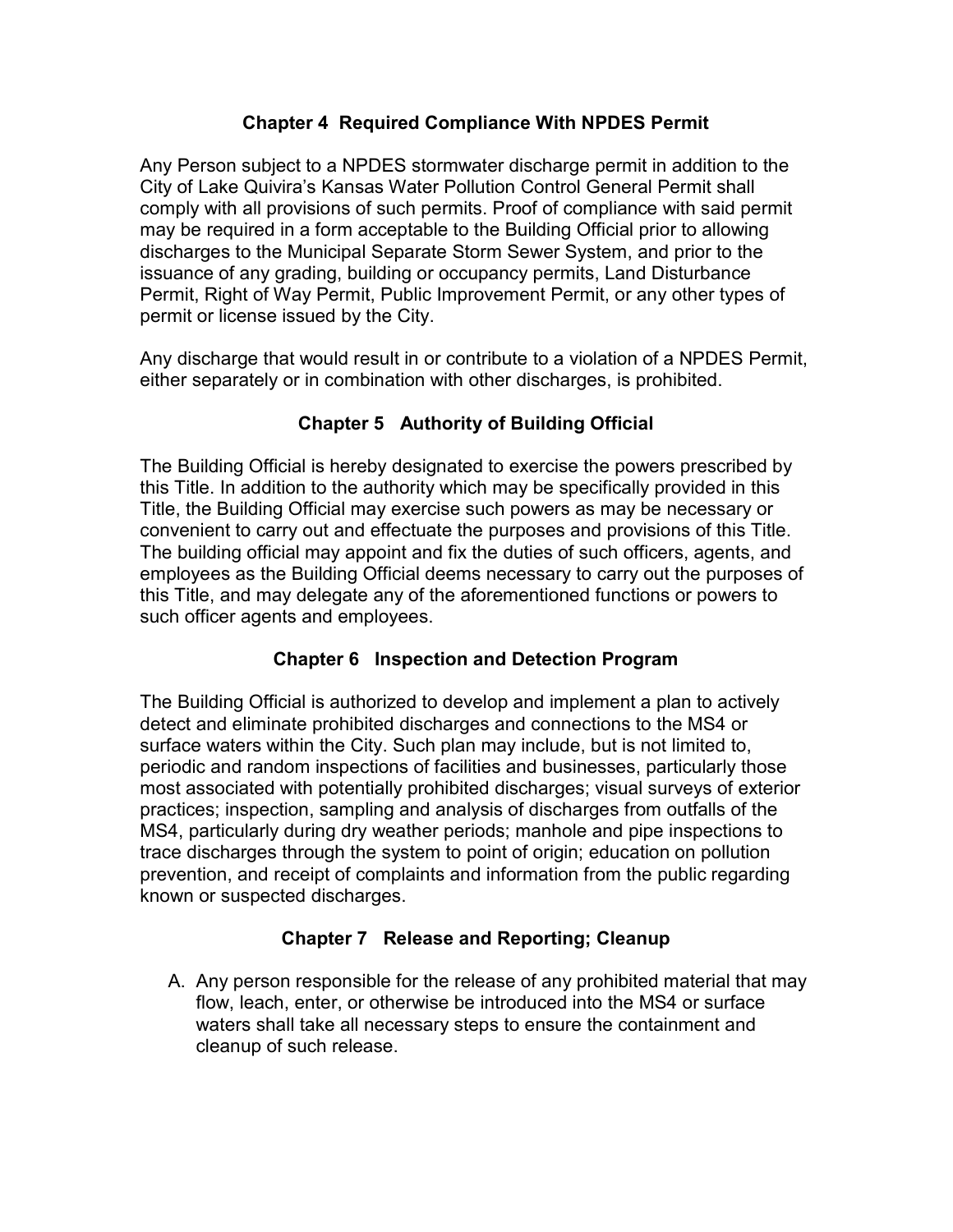- B. In the event of such release of hazardous materials said person shall immediately notify emergency response agencies of the occurrence via emergency dispatch services and shall notify the Building Official in person or by phone or facsimile no later than the next business day. Notifications in person or by phone shall be confirmed by written notice addressed and mailed to the Building official within three business days of the phone notice.
- C. In the event of a release of non-hazardous materials, said person shall notify the Building Official in person or by phone or facsimile no later than next business day. Notifications in person or by phone shall be confirmed by written notice addressed and mailed to the Building Official within three business days of the phone notice.

## Chapter 8 Abatement of Nuisances and Hazards

#### Section 1 Authority

In addition to the penalties provided for by this Title, when the Building Official determines there exists a condition or act prohibited by this Title, the Building Official may, in his or her sole discretion, take whatever action he or she deems necessary to immediately abate the nuisance or hazard to protect the safety or Persons or property, and the City may be reimbursed from any surety, escrow account or letter of credit, required by this Title, and/or may assess, to the property where a violation has been identified by the Building Official, all costs of the abatement, including administrative costs, materials, and personnel, to the Person who commits, permits, maintains, directs, or authorizes the nuisance or hazard in violation of this Title.

The Governing Body hereby delegates to the Building Official the duty of determining when a violation of this Title exists. This determination shall be made in written form by the Building Official, acting on behalf of the Governing Body, and the Building Official may proceed to abate and assess the nuisance.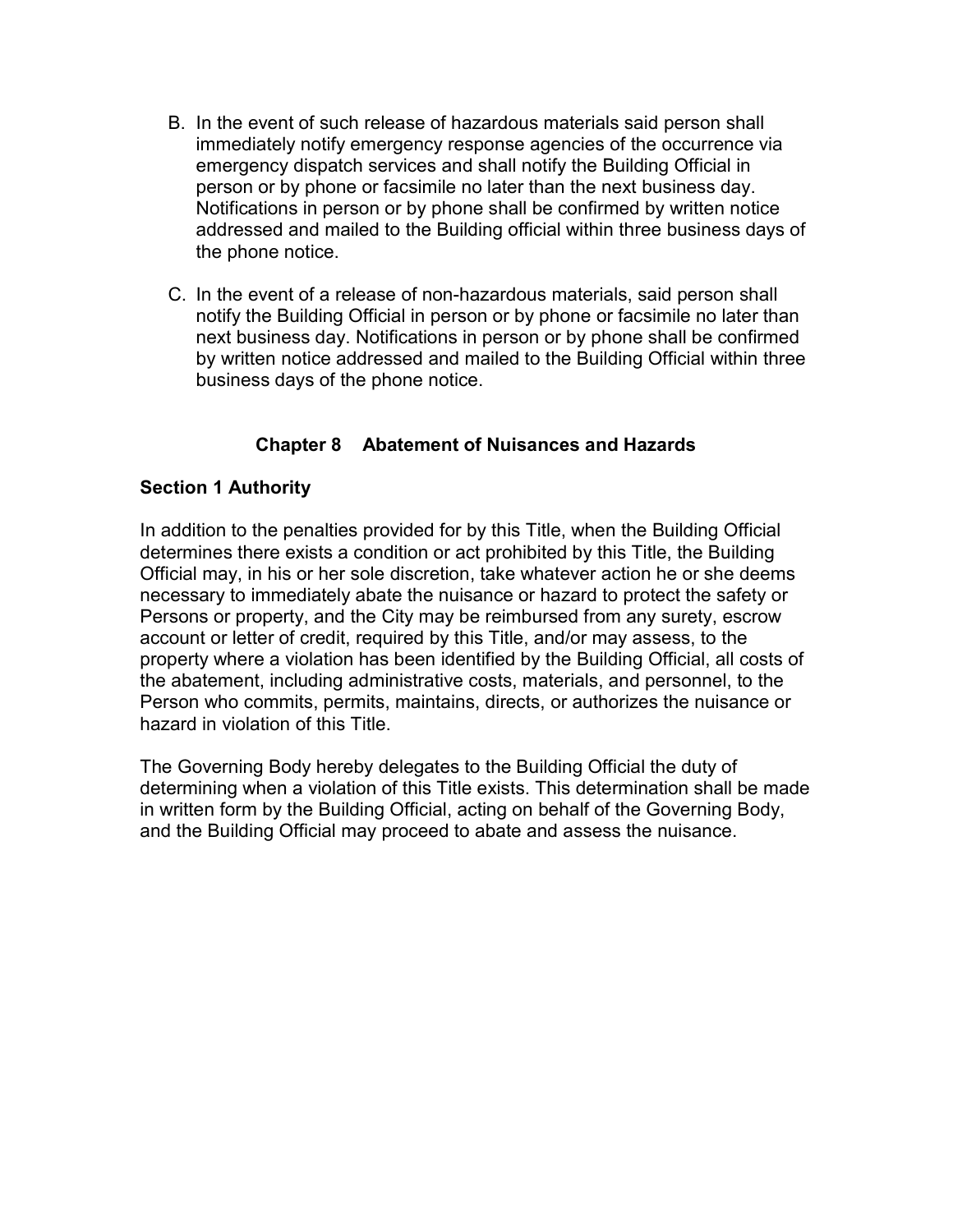#### Section 2 Required Compliance with Order

No Person shall intentionally impede or obstruct the Building Official or his or her lawful designee from the lawful performance of duties or activities related to the enforcement of this Title or abatement of violations, through the use of restraint, coercion, intimidation or by force and violence or threat thereof. No Person shall intentionally disregard an Order of the Building Official or his or her lawful designee, to immediately cease and discontinue a condition or act prohibited by this Title, or to fail to take action necessary to immediately abate and/or remedy the conditions prohibited by this Title and as required by the Building Official.

# Chapter 9 Persons Responsible for Compliance

Addition to the Person who commits, permits, maintains, directs, or authorizes, a violation of this Title, additional Persons responsible for compliance with this Title shall include, jointly and severally:

- A. The owner or occupant of the property upon which a violation or an illicit connection or discharge occurs;
- B. The Person who submits or to whom a Building Permit or NPDES Permit is issued that relates to the property upon which a violation or an illicit connection or discharge occurs;
- C. Any Person who participated in a violation or an illicit discharge or illicit connection as prohibited by this Title.

## Chapter 10 Penalties

Any Person violating any of the provisions of this Title shall upon first offense be guilty of a Class C Offence. Any Person violating any of the provisions of this Title shall upon a second offence be guilty of a Class B Offense. Any Person violating any of the provisions of this Title shall upon a third and any subsequent offense be guilty of a Class A Offense. The imposition of a penalty shall not prohibit any action by the Building Official to enforce compliance, prevent a violation, or remedy a violation, nor shall it prohibit the Building Official from imposing liens or assessments necessary to remedy a violation of this Title. In addition to the imposition of a penalty, the Court may assess restitution and reimbursement of all costs of any abatement, including administrative, materials, and personnel, to the Person who commits, permits, maintains, directs, or authorizes, a violation of this Title.

The City shall keep a record of the total cost of such abatement or removal incurred by the City, and shall bill such costs to the owner of the property where a violation of this Title takes place by certified, return receipt requested. If the assessment for such costs is unpaid after thirty calendar (30) days from the date of billing, the City Clerk, at the time of certifying City taxes, shall certify such costs to the County Clerk, with instructions to extend the same on the tax roll of the County Treasurer and pay to the City as City taxes are collected and paid.